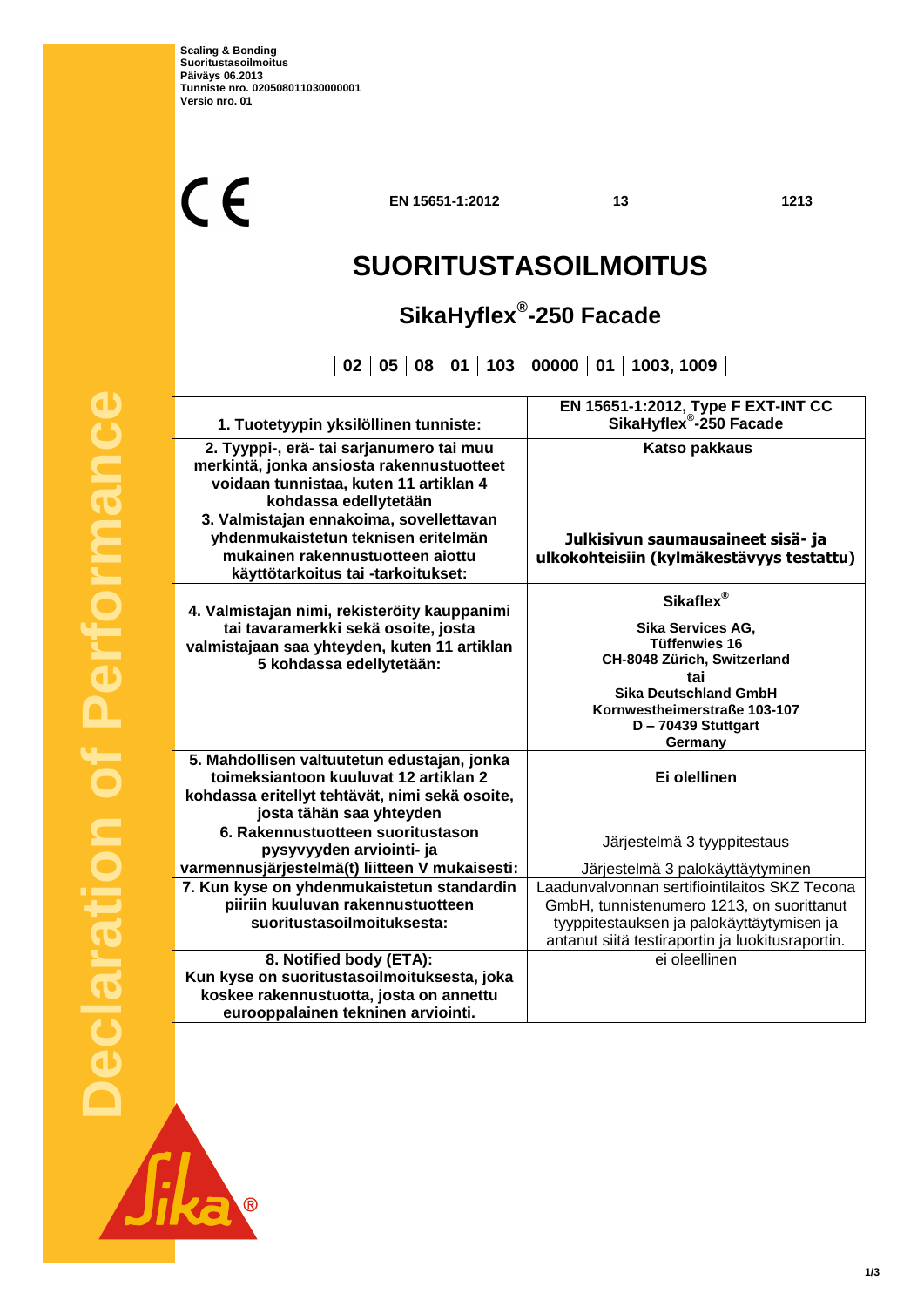**Sealing & Bonding Suoritustasoilmoitus Päiväys 06.2013 Tunniste nro. 020508011030000001 Versio nro. 01**

### **9. Ilmoitetut suoritustasot**

**Olosuhde: menetelmä B Alusta: Laasti M1, Sika® Primer – 3N**

| Perusominaisuudet                                                                  | Suoritustaso | tekninen<br>Harmonisoitu<br>spesifikaatio |  |
|------------------------------------------------------------------------------------|--------------|-------------------------------------------|--|
| Paloluokka:                                                                        | Luokka E     |                                           |  |
| Vaaralliset aineosat                                                               | <b>NDP</b>   |                                           |  |
| Veden ja ilman tiiveys                                                             |              |                                           |  |
| Valumakestävyys                                                                    | $\leq$ 3 mm  |                                           |  |
| <b>Tilavuuden muutos</b>                                                           | $≤ 10 %$     | EN 15651-1:2012                           |  |
| Vetolujuuden määritys<br>vesisäilytyksen jälkeen<br>(elastinen)                    | <b>NF</b>    |                                           |  |
| Vetolujuuden määritys<br>liikkumattomassa saumassa<br>kylmissä olosuhteissa(-30°C) | <b>NF</b>    |                                           |  |
| Kestävyys                                                                          | läpäisee     |                                           |  |

**Declaration of Performance**  f Performance Declaration Jika®

 **Lisätietoja: Oy Sika Finland Ab Koskelontie 23 C Telefax +358 9 511 43300 FI-02921 Espoo www.sika.fi**

**PL 49 Puhelin: +358 9 544 431**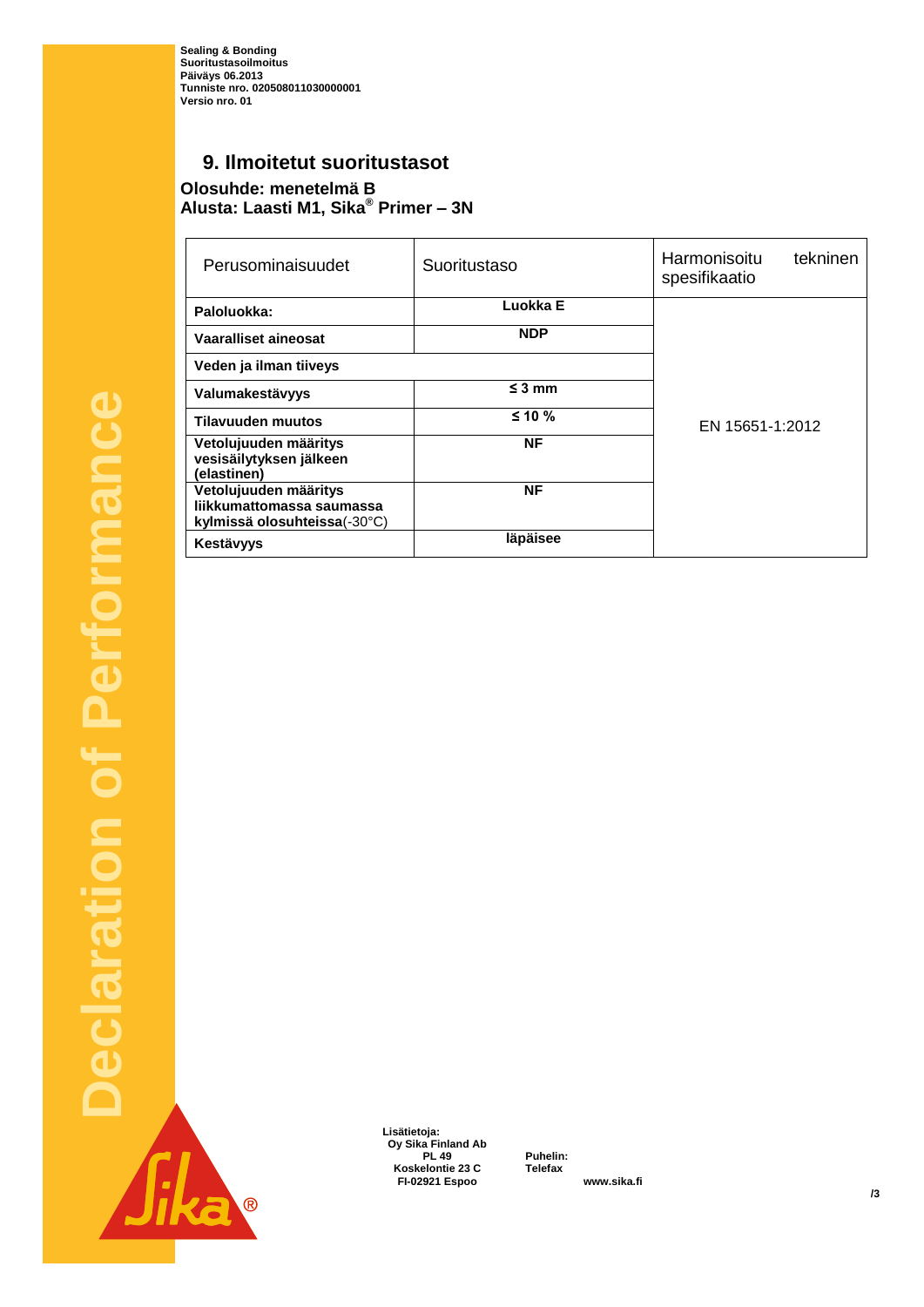**10. Ilmoitus**

**Edellä 1 ja 2 kohdassa yksilöidyn tuotteen suoritustasot ovat 9 kohdassa ilmoitettujen suoritustasojen mukaiset. Tämä suoritustasoilmoitus on annettu 4 kohdassa ilmoitetun valmistajan yksinomaisella vastuulla:**

**Valmistajan puolesta allekirjoittanut:**

**Nominated responsible person e.g. Product Engineer\***

**Nominated responsible person e.g. General Manager\***

**Espoossa 28.1.2014**

**Ympäristö, Terveys ja Turvallisuus tieto (REACH) Saadakseen tietoa ja neuvoja kemiallisten tuotteiden turvallisesta käsittelystä, varastoinnista ja hävittämisestä käyttäjän tulee tarkistaa viimeisin käyttöturvallisuustiedote, jossa on tietoa fysikaalisista, ekologisista, toksikologisista ja muista turvallisuuteen liittyvistä asioista.**

**Huomautus:**

**Nämä neuvot ja ohjeet on annettu käyttäjälle hyvässä uskossa perustuen Sikan tämänhetkiseen tietämykseen ja kokemukseen tuotteistamme, kun niiden huolellinen varastointi, käsittely ja käyttö tapahtuu normaaliolosuhteissa Sikan suositusten mukaisesti. Tässä annettu tieto koskee vain tässä mainittuun työstöön ja tuotteeseen. Määreitä muutettaessa, kuten alusta jne. tai erilainen työstötapa tulee ottaa yhteys Sikan tekniseen neuvontaan ennen Sikan tuotteiden käyttöä. Tässä oleva tieto ei vapauta käyttäjää varmistumaan testien avulla tuotteen sopivuudesta aiottuun käyttökohteeseen ja -tarkoitukseen. Kaikissa tilauksissa ja toimituksissa noudatetaan voimassaolevia yleisiä myynti- ja toimitusehtojamme. Käyttäjän on aina tukeuduttava ko. tuotteen viimeisimpään voimassaolevaan paikalliseen tuotetietoesitteeseen, jonka toimitamme pyydettäessä.**

> **Lisätietoja: Oy Sika Finland Ab Koskelontie 23 C, PL 49**

**www.sika.com Puhelin 09-511 431 +358 9 511 431 02920 Espoo Telefax 09 – 511 433 00 +358 9 511 433 300**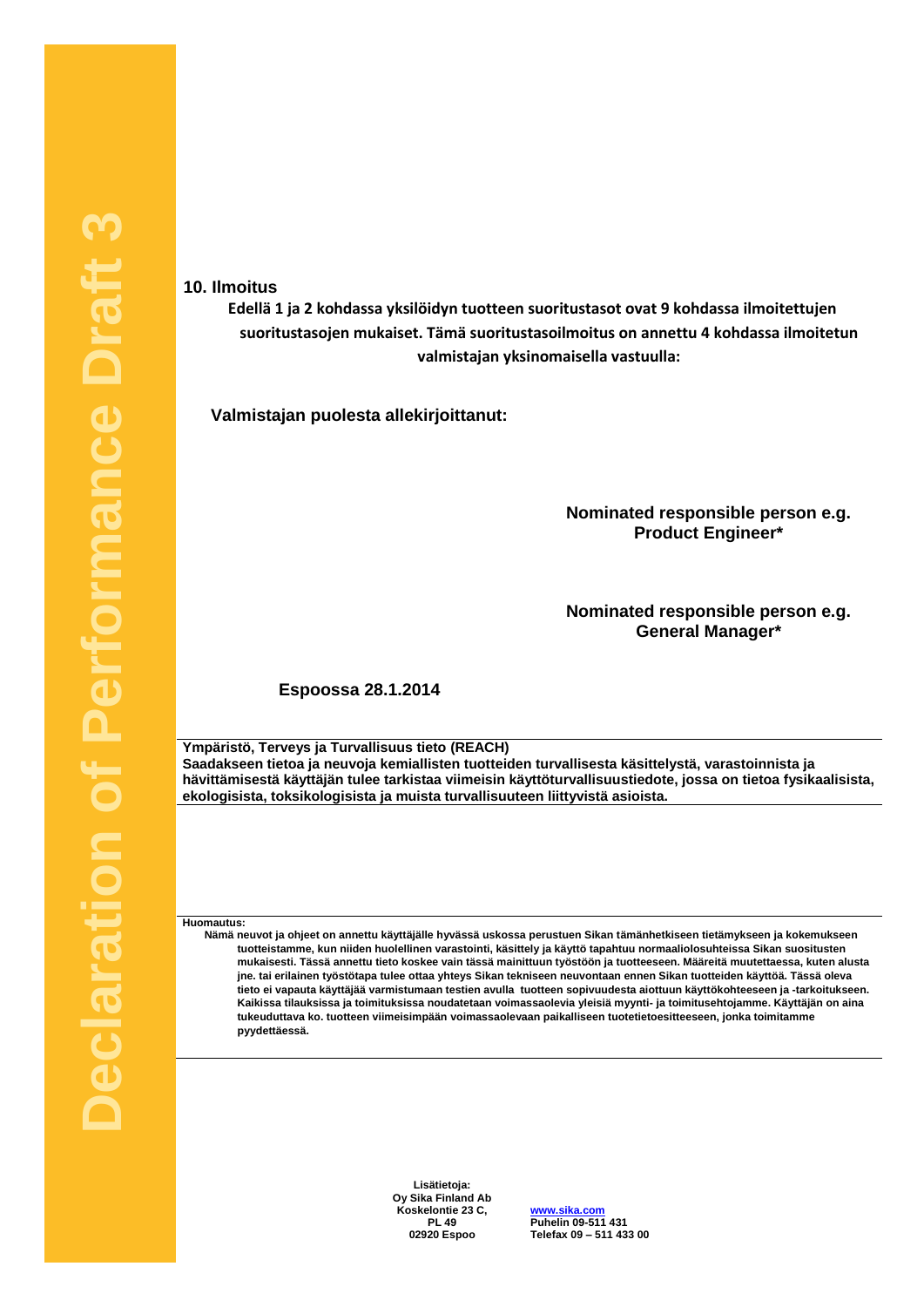**Sealing & Bonding Declaration of Performance Identification No. 020508011030000001 Version No.** 

**Edition 06.2013**

 $C \in$ 

**EN 15651-1:2012 13 1213**

### **DECLARATION OF PERFORMANCE**

### **SikaHyflex® -250 Facade**

02 05 08 01 103 00000 01 1003, 1009

| 1. Product Type: Unique identification code of<br>the product-type:                                                                                                           | EN 15651-1:2012, Type F EXT-INT CC<br>SikaHyflex®-250 Facade                                                                                                                                    |
|-------------------------------------------------------------------------------------------------------------------------------------------------------------------------------|-------------------------------------------------------------------------------------------------------------------------------------------------------------------------------------------------|
| 2. Type batch or serial number or any other<br>element allowing identification of the construction<br>product as required under Article 11(4):                                | See packaging of the product                                                                                                                                                                    |
| 3. Intended use or uses of the<br>construction product, in accordance with the<br>applicable harmonised technical specification, as<br>foreseen by the manufacturer:          | Sealant for facade for interior and<br>exterior application (intended for use<br>in cold climates)                                                                                              |
| 4. Name, registered trade name or registered<br>trade mark and contact address of the<br>manufacturer as required under Article 11(5):                                        | Oy Sika Finland Ab<br><b>PL 49</b><br>Koskelontie 23 C<br>Puhelin: +358 9 544 431<br>+358 9 511 43300<br><b>Fax</b><br><b>FI-02921 Espoo</b><br>www.sika.fi                                     |
| 5. Contact Address: Where applicable, name<br>and contact address of the authorized<br>representative whose mandate covers the tasks<br>specified in Article 12(2):           | Not relevant                                                                                                                                                                                    |
| 6. AVCP: System or systems of assessment and<br>verification of constancy of performance (AVCP)<br>of the construction product as set out in CPR,<br>Annex V:                 | System 3 for the type testing<br>System 3 for the reaction to fire testing                                                                                                                      |
| 7. Notified body (hEN): In case of the<br>declaration of performance (DoP) concerning a<br>construction product covered by a harmonised<br>standard:                          | The notified body SKZ Tecona GmbH,<br>identification number 1213, performed<br>the type testing and the testing of the<br>reaction to fire and issued test report<br>and classification report. |
| 8. Notified body (ETA): In case of the<br>declaration of performance concerning a<br>construction product for which a European<br>Technical Assessment (ETA) has been issued: | <b>Not relevant</b>                                                                                                                                                                             |



For further Information Sika Finland TM Sealing & Bonding Koskelontie 23 C, PL 49 02920 Espoo (09) 511 431<br>
Finland www.sika.fi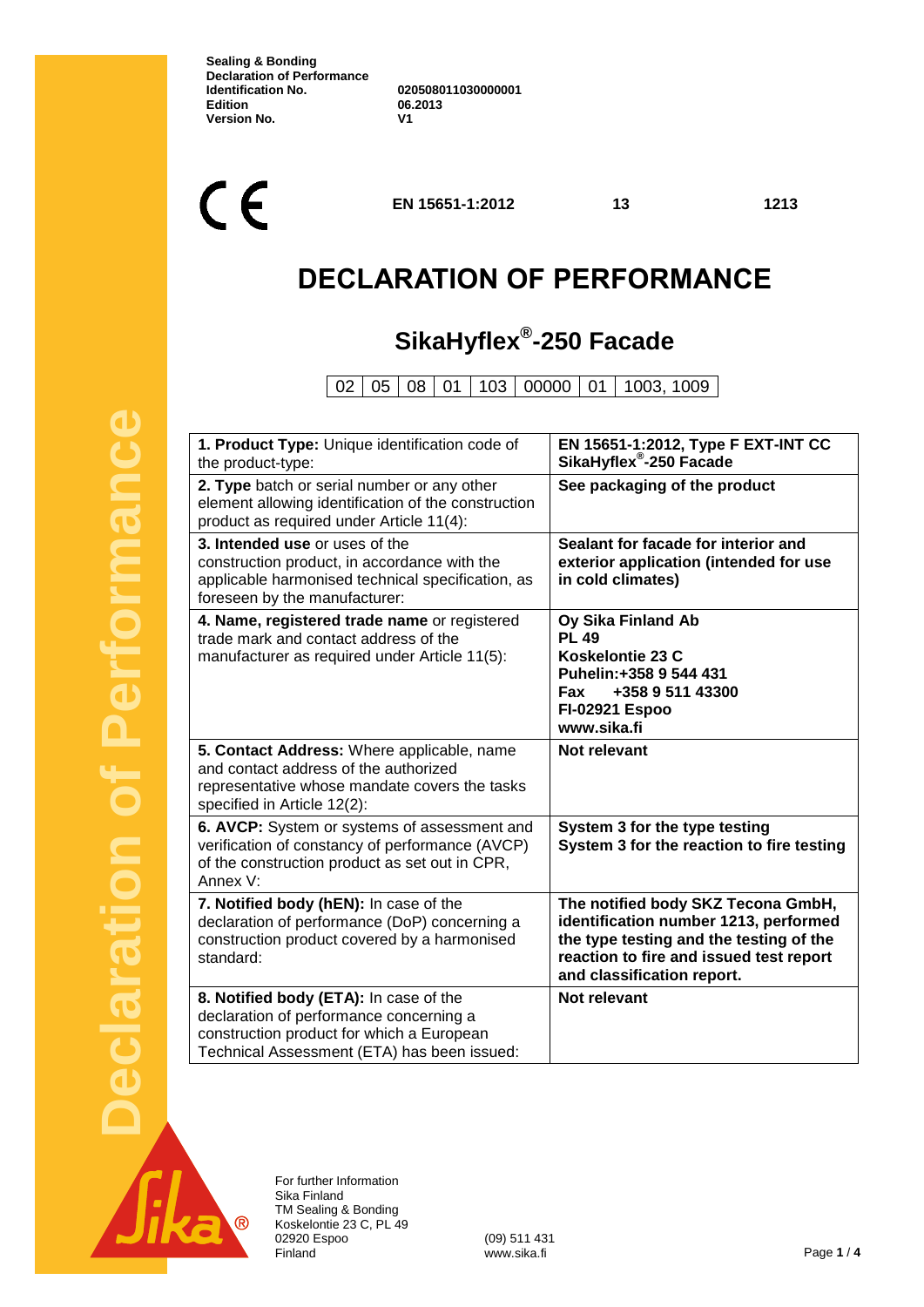**Sealing & Bonding Declaration of Performance Identification No. 020508011030000001 Edition 06.2013 Version No.** 

#### **9. Declaration of Performance**

Conditioning: Method B<br>Substrate: Mortar M1 Substrate: Mortar M1, Sika<sup>®</sup> Primer-3 N

| <b>Essential characteristics</b>                                                                     | <b>Performance</b> | <b>Test standard</b>                                            | <b>Harmonised technical</b><br>specification |
|------------------------------------------------------------------------------------------------------|--------------------|-----------------------------------------------------------------|----------------------------------------------|
| Reaction to fire                                                                                     | Class E            | <b>EN ISO 13238</b><br>Classification acc.<br>EN 13501-1:2010   |                                              |
| Release of chemicals dangerous<br>to the environment and health                                      | <b>NPD</b>         | EN 15651-1:2012;<br>4.5                                         |                                              |
| Water tightness and air tightness                                                                    |                    |                                                                 |                                              |
| • Resistance to flow                                                                                 | $\leq$ 3 mm        | <b>EN ISO 7390</b>                                              |                                              |
| • Loss of volume                                                                                     | $\leq 10 \%$       | EN ISO 10563                                                    |                                              |
| • Tensile properties at maintained<br>extension after water immersion<br>(elastic)                   | <b>NF</b>          | <b>EN ISO 10590</b>                                             | EN 15651-1:2012                              |
| • Tensile properties for non-<br>structural sealants used in joints<br>in cold climate areas (-30°C) | <b>NF</b>          | <b>EN ISO 8340</b><br>modified                                  |                                              |
| Durability                                                                                           | pass               | <b>EN ISO 8340</b><br><b>EN ISO 9047</b><br><b>EN ISO 10590</b> |                                              |

 $\overline{\mathcal{R}}$ 

For further Information Sika Finland TM Sealing & Bonding Koskelontie 23 C, PL 49 02920 Espoo (09) 511 431

Finland www.sika.fi Page **2** / **4**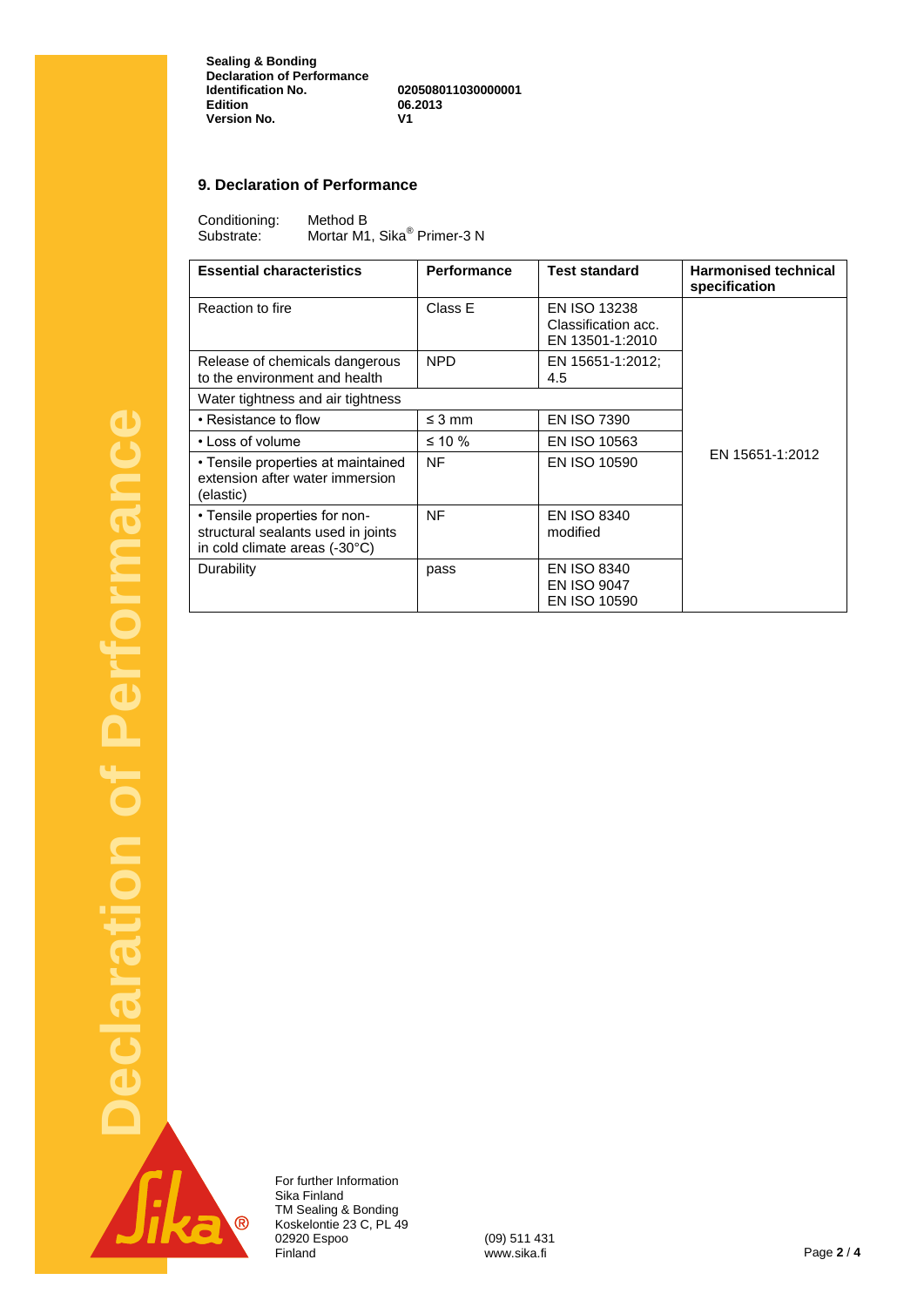**Sealing & Bonding Declaration of Performance Identification No. 020508011030000001 Version No.** 

**Edition 06.2013**

#### **10. Declaration**

The performance of the product identified in points 1 and 2 is in conformity with the declared performance in point 9.This declaration of performance (DoP) is issued under the sole responsibility of the manufacturer identified in point 4.

Signed for and on behalf of the manufacturer by:

**Declaration of Performance**  Performance claration of

**Name Name Function** Sika local company name

**Function** Sika local company name

### **Ecology, Health and Safety Information (REACH)**

For information and advice on the safe handling, storage and disposal of chemical products, users shall refer to the most recent Safety Data Sheet (SDS) containing physical, ecological, toxicological and other safety related data.



For further Information Sika Finland TM Sealing & Bonding Koskelontie 23 C, PL 49 02920 Espoo (09) 511 431<br>Finland www.sika.fi Finland www.sika.fi Page **3** / **4**